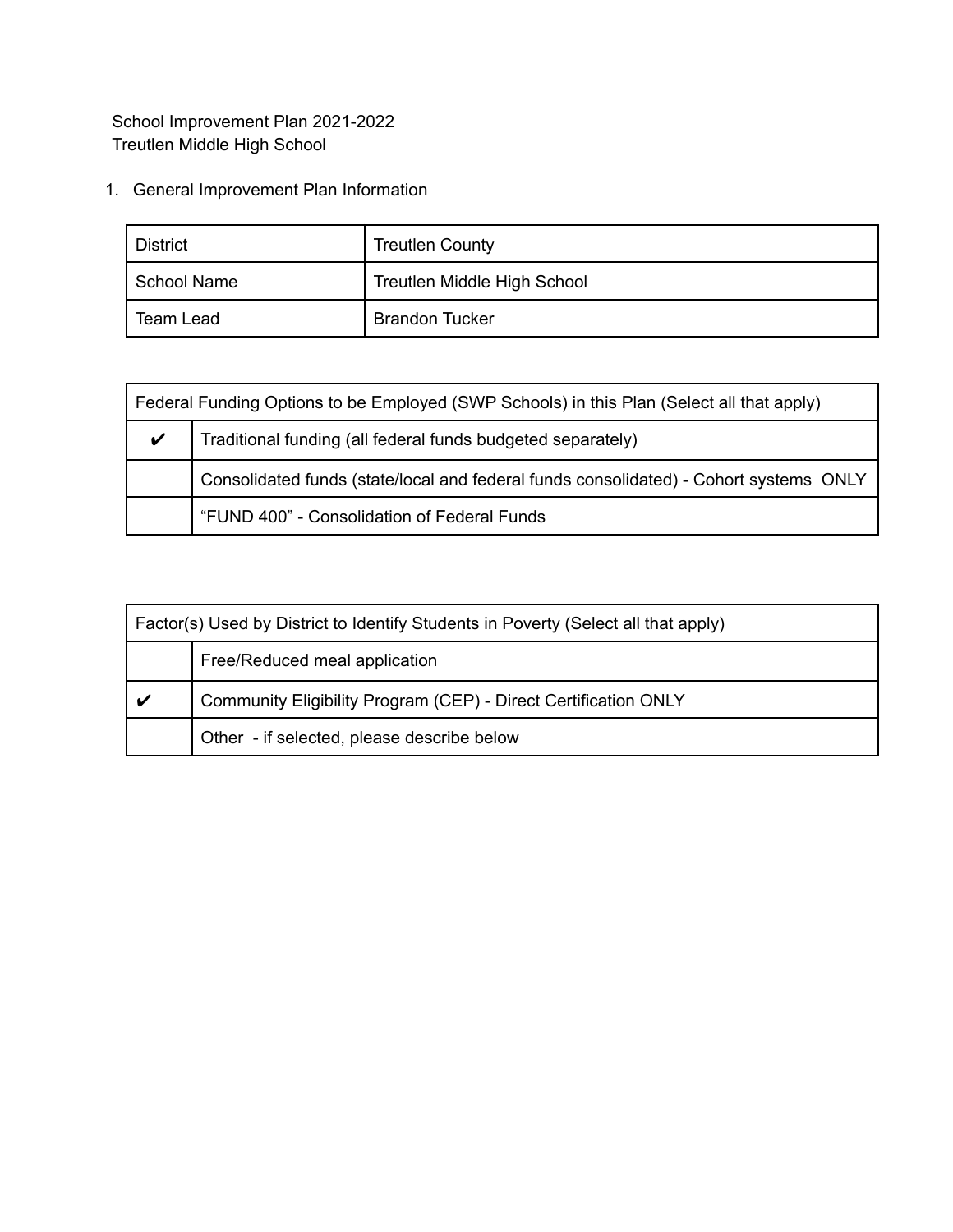## 2. School Improvement Goals

## 2.1 Overarching Need #1

| Overarching Need as identified<br>in CNA Section 3.2 | To improve student engagement learning experiences that result<br>in successful student achievement, progress, and literacy<br>readiness outcomes. |
|------------------------------------------------------|----------------------------------------------------------------------------------------------------------------------------------------------------|
| Root Cause #1                                        | Effective and consistent implementation of standards-based<br>instructional framework with rigorous learning expectations.                         |
| Goal                                                 | To increase 8th NWEA MAP High Growth/High Achievement from<br>29.79% to 32.79% in Reading and 11.63% to 14.63% in Math.                            |

## Action Step # 1

| <b>Action Step</b>                                                  | Teachers will implement MTSS Tier 1 standards-based,<br>student-centered engagement instructional practices.                                                                                                                   |
|---------------------------------------------------------------------|--------------------------------------------------------------------------------------------------------------------------------------------------------------------------------------------------------------------------------|
| <b>Funding Sources</b>                                              | Title I, Part A<br>Title I, Part A-school Improvement<br>Title II, Part A<br><b>IDEA</b><br>Title V-B                                                                                                                          |
| Subgroups                                                           | <b>Economically Disadvantaged</b><br><b>Homeless</b><br><b>English Learners</b><br>Race/ Ethnicity/ Minority<br><b>Students with Disabilities</b>                                                                              |
| <b>Systems</b>                                                      | <b>Coherent Instruction</b><br><b>Effective Leadership</b><br><b>Professional Capacity</b>                                                                                                                                     |
| <b>Method for Monitoring</b><br>Implementation and<br>Effectiveness | Focus Walks/Walkthroughs<br><b>Lesson Plans</b><br>Course Pass/Failure Rate Report<br>Assessment Results - MAP, Benchmarks, Unit tests, etc.<br>Data Dashboards<br><b>PLC Minutes</b><br>Proficiency Scales - Marzano Training |
| Position/Role Responsible                                           | <b>PLC Groups</b><br>Leadership Team<br><b>School Administration</b>                                                                                                                                                           |
| Timeline for Implementation                                         | Weekly                                                                                                                                                                                                                         |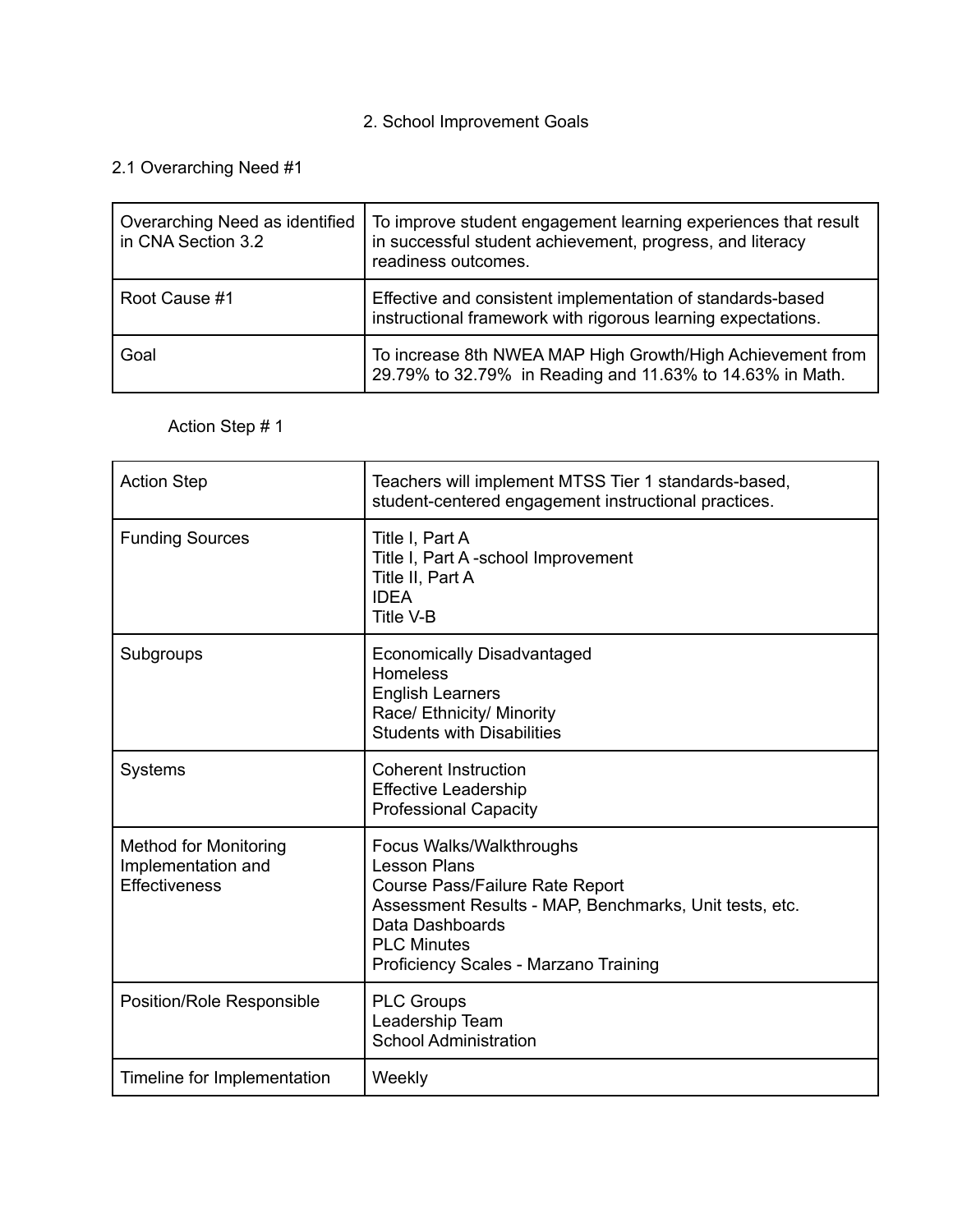| <b>Action Step</b>                                                         | Collaborative Planning Sessions will help teachers build capacity<br>and provide the opportunity for professional discussion leading to<br>fidelity to the standards. |
|----------------------------------------------------------------------------|-----------------------------------------------------------------------------------------------------------------------------------------------------------------------|
| <b>Funding Sources</b>                                                     | Title I, Part A<br>Title I, Part A - School Improvement<br>Title II, Part A<br><b>IDEA</b><br>Title V-B                                                               |
| Subgroups                                                                  | <b>Economically Disadvantaged</b><br>Homeless<br><b>English Learners</b><br>Race/ Ethnicity/ Minority<br><b>Students with Disabilities</b>                            |
| <b>Systems</b>                                                             | <b>Coherent Instruction</b><br><b>Effective Leadership</b><br><b>Professional Capacity</b><br><b>Supportive Learning Environment</b>                                  |
| <b>Method for Monitoring</b><br>Implementation and<br><b>Effectiveness</b> | <b>PLC Minutes</b><br>Data Dashboard<br><b>Lesson Plans</b><br>Assessment Results - MAP, Benchmarks, Unit tests, etc.<br>Proficiency Scales - Marzano Training        |
| Position/Role Responsible                                                  | <b>PLC Groups</b><br><b>IAC</b><br>Leadership Team<br><b>School Administration</b>                                                                                    |
| Timeline for Implementation                                                | Weekly                                                                                                                                                                |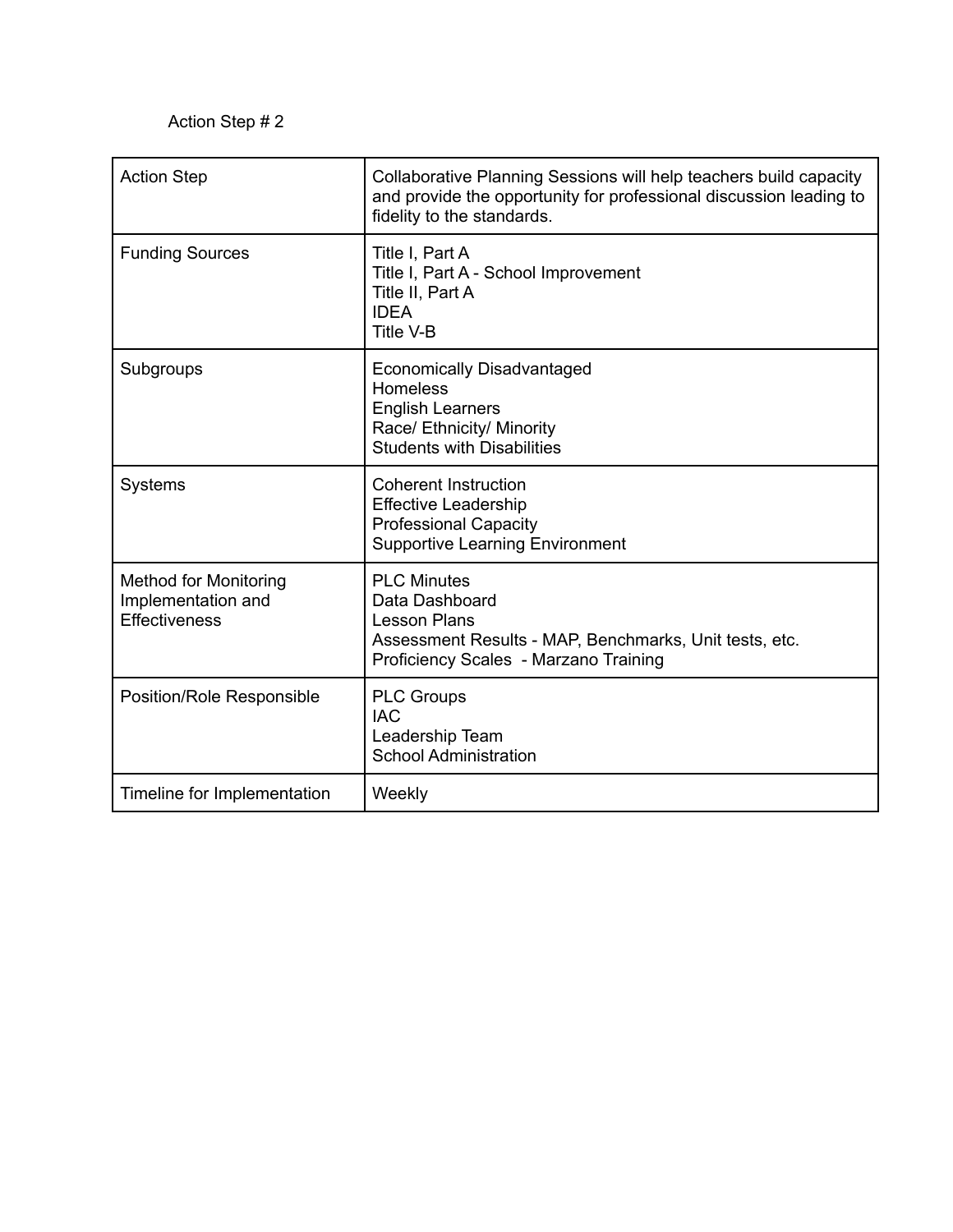## 2.2 Overarching Need #2

| Overarching Need as identified<br>in CNA Section 3.2 | To improve professional and data-driven collaboration that results<br>in successful student achievement, progress, and<br>literacy/readiness outcomes.                            |
|------------------------------------------------------|-----------------------------------------------------------------------------------------------------------------------------------------------------------------------------------|
| Root Cause #1                                        | Effective and consistent implementation PLC's and Leadership<br>Team framework practices.                                                                                         |
| Goal                                                 | To increase the 2020 4 year cohort graduation rate percentage<br>from 80% to 83% in 2021.<br>*** To increase the 2021 4 year cohort graduation rate from<br>87.7% to 90% in 2022. |

# Action Step # 1

| <b>Action Step</b>                                                  | Teachers, the counselor, and administrators will utilize the<br>graduation team collaborative processes with fidelity to monitor<br>student progress and implement individualized graduation<br>plans/supports. |
|---------------------------------------------------------------------|-----------------------------------------------------------------------------------------------------------------------------------------------------------------------------------------------------------------|
| <b>Funding Sources</b>                                              | Title I, Part A<br>Title I, Part A - School Improvement<br>Title II, Part A<br><b>IDEA</b><br><b>Title V-B</b>                                                                                                  |
| Subgroups                                                           | <b>Economically Disadvantaged</b><br><b>Homeless</b><br><b>English Learners</b><br>Race/ Ethnicity/ Minority<br><b>Students with Disabilities</b>                                                               |
| <b>Systems</b>                                                      | <b>Coherent Instruction</b><br><b>Effective Leadership</b><br><b>Professional Capacity</b><br>Family and Community Engagement<br><b>Supportive Learning Environment</b>                                         |
| <b>Method for Monitoring</b><br>Implementation and<br>Effectiveness | <b>Graduation Team Minutes</b><br>Transcripts<br><b>Graduation Plan</b><br>Homeroom/Advisement                                                                                                                  |
| Position/Role Responsible                                           | Counselor<br><b>Teachers</b><br><b>Students/ Parents</b><br><b>School Administration</b>                                                                                                                        |